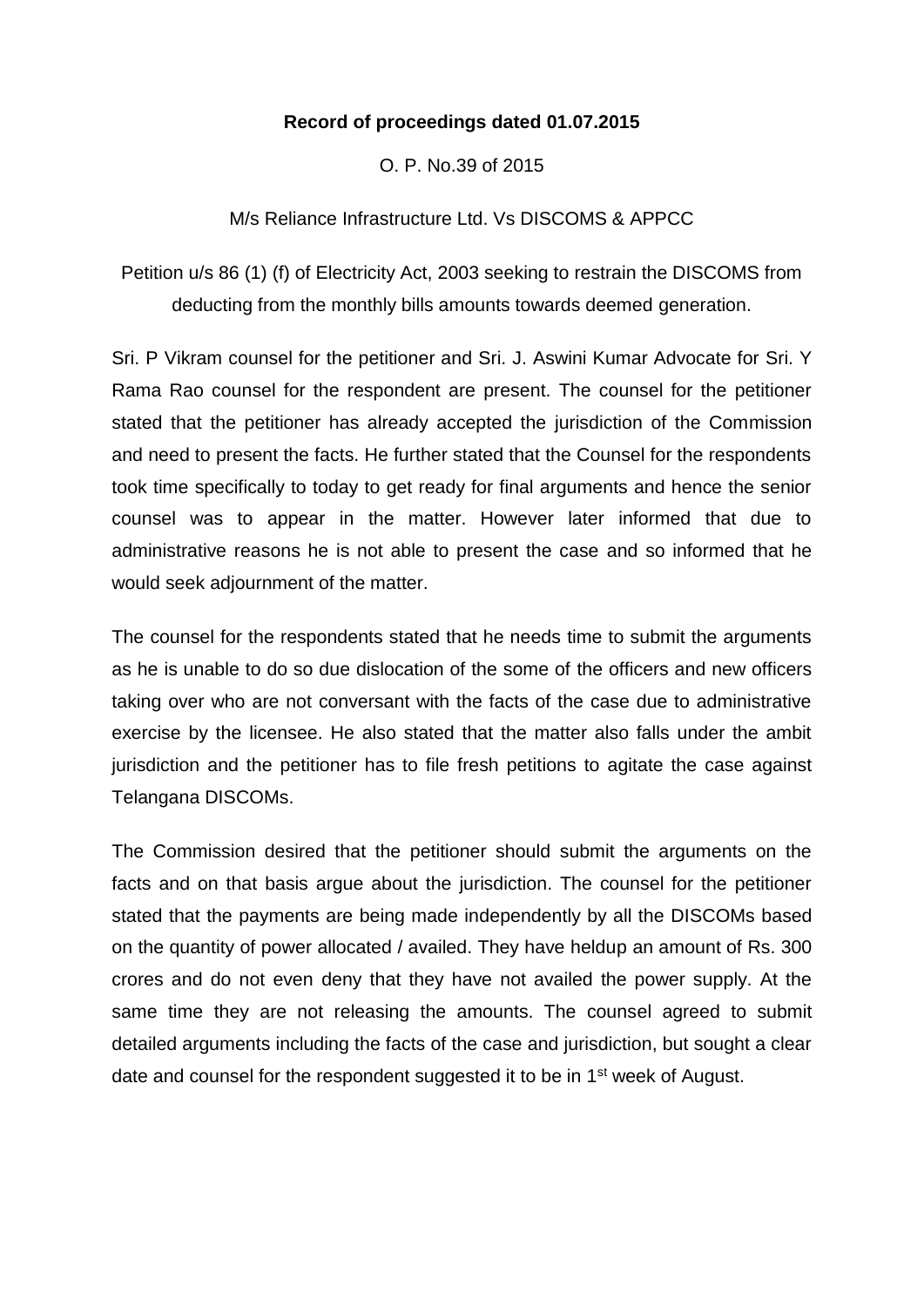The Commission adjourned the hearing, but made it clear that no further adjournment should be sought either by the petitioner or the respondents and the parties should be ready all the facts to submit arguments. Adjourned.

Call on 03.08.2015 At 11:00 AM Sd/- Sd/- Sd/- Member Member Chairman

### O. P. No. 44 of 2015

### And

### IA No. 09 of 2015

APPCC & DISCOMS vs M/s Reliance Infrastructure Ltd

Petition filed u/s 86 (1) (f) of the Electricity Act, 2003 in the matter of "ineligibility of availability declarations with alternate fuel (naphtha / HSD) by the respondent, after the year 2009 and for deletion of alternate fuel clause"

IA filed by the petitioners u/s 128 of the Electricity Act, 2003 for appointment of a committee of technical officers and direct them to investigate the issue as to whether there were tanks for storing naptha at the project of the respondent and after the year 2009 and as to the probable date of dismantling of naptha tanks, by inspecting the project premises and the records.

Sri. J. Aswini Kumar Advocate for Sri. Y Rama Rao counsel for the petitioner and Sri. P Vikram counsel for the respondent are present. The counsel for the respondent stated that the respondent has already accepted the jurisdiction of the Commission and need to present the facts. He further stated that the Counsel for the petitioners took time specifically to today to get ready for final arguments and hence the senior counsel was to appear in the matter. However later informed that due to administrative reasons he is not able to present the case and so informed that he would seek adjournment of the matter.

The counsel for the petitioners stated that he needs time to submit the arguments as he is unable to do so due dislocation of the some of the officers and new officers taking over who are not conversant with the facts of the case due to administrative exercise by the licensee. He also stated that the matter also falls under the ambit jurisdiction and the petitioners have to file fresh petitions to agitate for Telangana DISCOMs only.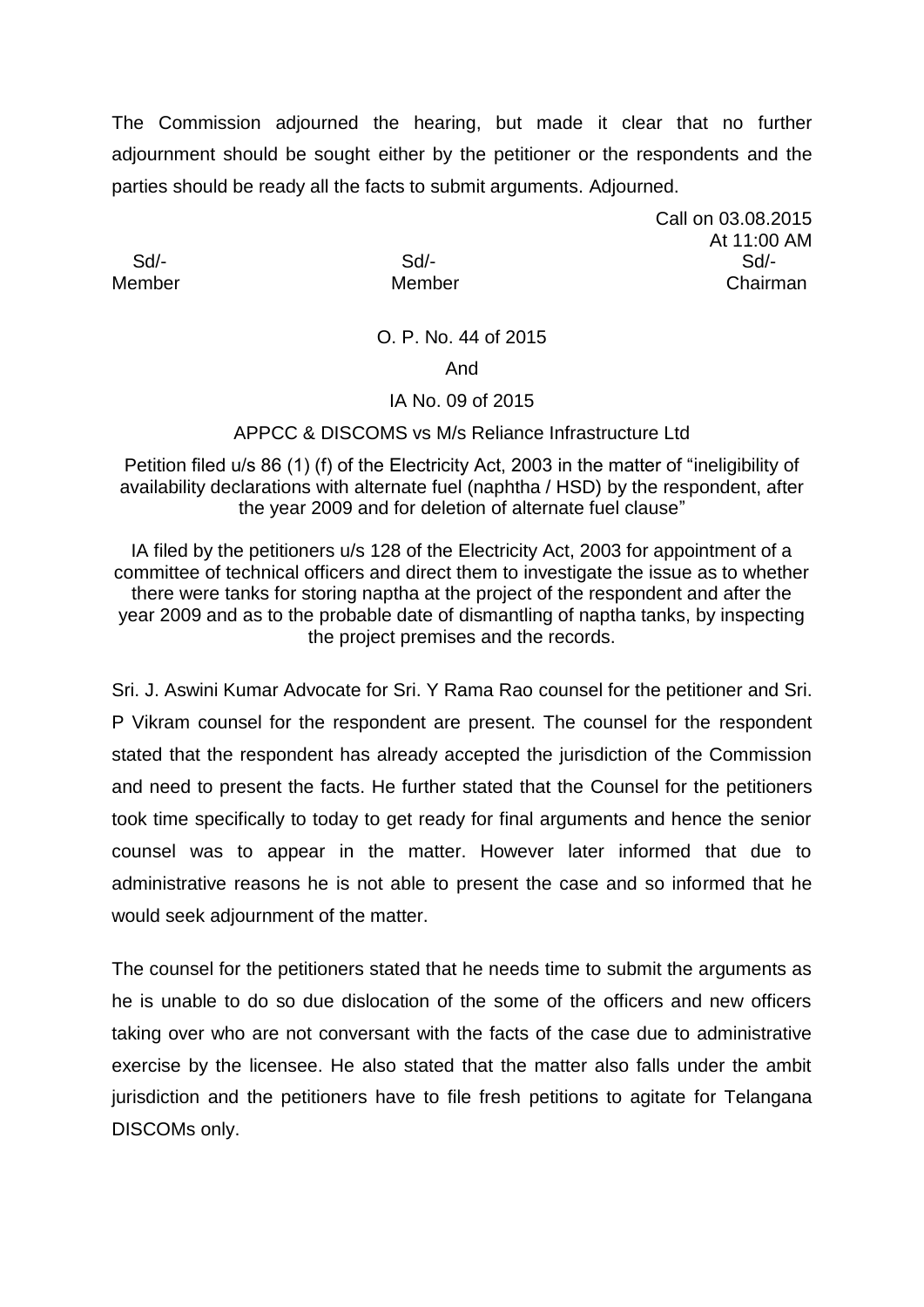The Commission desired that the respondent should submit the arguments on the facts and on that basis argue about the jurisdiction. The counsel for the respondent stated that the payments are being made independently by all the DISCOMs based on the quantity of power allocated / availed. They have heldup an amount of Rs. 300 crores and do not even deny that they have not availed the power supply. At the same time they are not releasing the amounts. The counsel agreed to submit detailed arguments including the facts of the case and jurisdiction, but sought a clear date and counsel for the respondent suggested it to be in 1<sup>st</sup> week of August.

The Commission adjourned the hearing, but made it clear that no further adjournment should be sought either by the petitioner or the respondents and the parties should be ready all the facts to submit arguments. Adjourned.

Call on 03.08.2015 At 11:00 AM Sd/- Sd/- Sd/- Member Member Chairman

O. P. No. 58 of 2015 And IA No. 12 of 2015

M/s Reliance Infrastructure Ltd. Vs DISCOMS & APPCC

Petition filed by the petitioner u/s 86 (1) (f) of the Electricity Act, 2003 seeking declaration that HSD is a alternative fuel in terms of Article 1.1.27 of the PPA and refund the unauthorised deductions of Rs. 96,68,92,198/- made by the respondents from the bills payable to the petitioner.

Sri. P Vikram counsel for the petitioner and Sri. J. Aswini Kumar Advocate for Sri. Y Rama Rao counsel for the respondent are present. The counsel for the petitioner stated that the petitioner has already accepted the jurisdiction of the Commission and need to present the facts. He further stated that the Counsel for the respondents took time specifically to today to get ready for final arguments and hence the senior counsel was to appear in the matter. However later informed that due to administrative reasons he is not able to present the case and so informed that he would seek adjournment of the matter.

The counsel for the respondents stated that he needs time to submit the arguments as he is unable to do so due dislocation of the some of the officers and new officers taking over who are not conversant with the facts of the case due to administrative